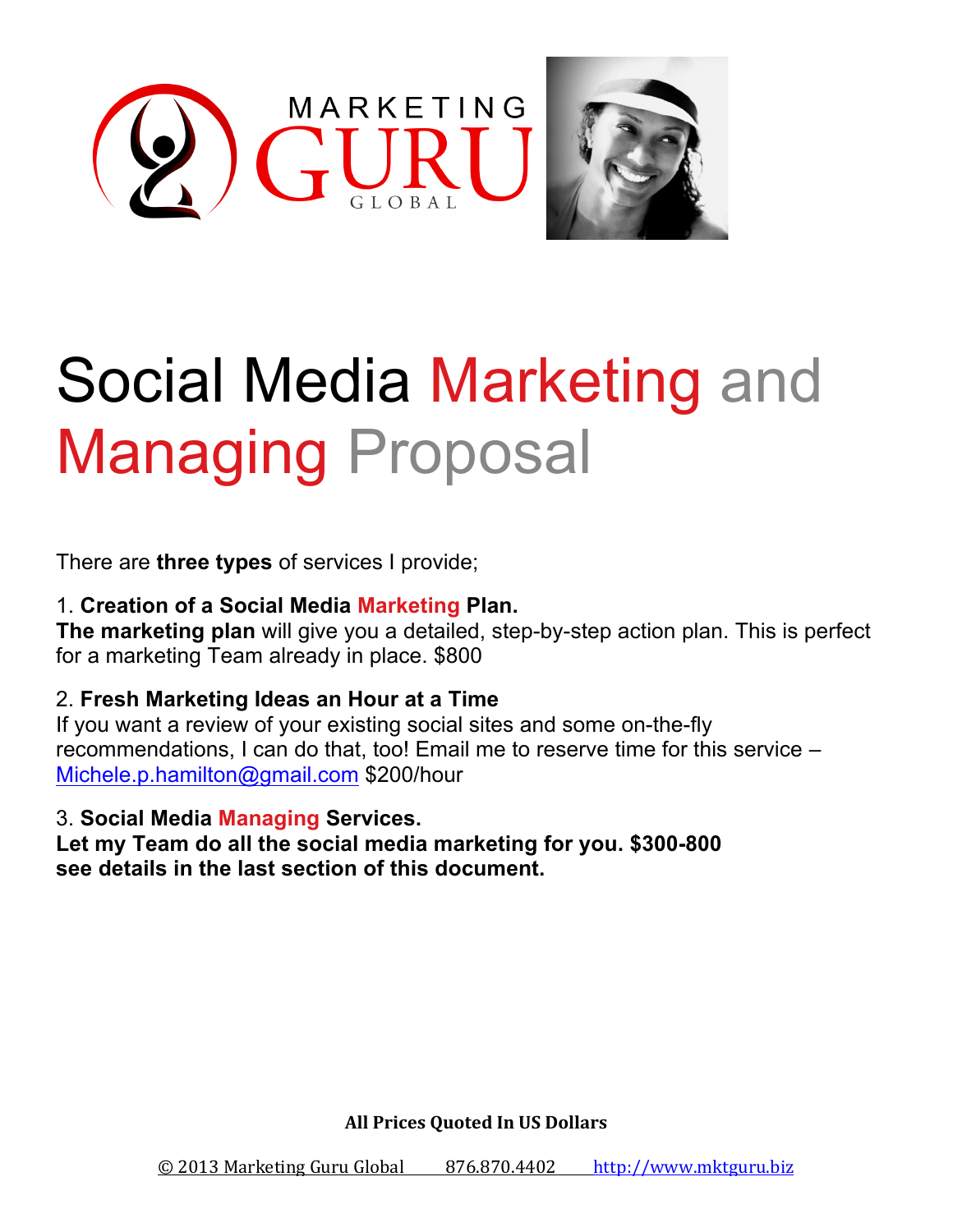# Social Media Marketing Plan



**Twitter —Traffic and Reach**

Twitter is used mainly for its ability to move traffic to a site. 90% of the tweets are designed to engage interest and make the click to the site. After that, the site needs to manage the interest and move people to the sale.

- **Twitter will work for you** when you make the tweets as down-home and authentic and as non-sales-y as possible. This is done through quotes from presentations and presenters, images from the site, facts and figures, and conversations.
- What **to Tweet:** teaser text for the products, parts of testimonials, statement of benefits, vocabulary that captures the voice of your company, 80% with links.
- **Voice:** The most important part to **define is the "voice" of the tweets**; highly energetic, forceful, sweet, etc. The voicing will be the emotional mover in the tweet creation process.
- **A global list of hashtags** will be developed that will increase the reach of each tweet beyond the Followers of the accounts.
- **A collection of tweets** (50) and the instructions on how to vary them will be **developed**. Each tweet will include links and hashtags. This excel file will be available for all principals and supports to use in any marketing campaigns.

The most important about using Twitter for marketing is the voicing, frequency and landing pages the tweets take people to.

#### **Strategy in a nutshell:**

- · tweet at least **50 times a week** on all designated accounts (TBD)
- · tweet during **peak online attention** of targeted potential customers
- · use **the top hashtags for the product** in most tweets

#### **All Prices Quoted In US Dollars**

© 2013 Marketing Guru Global 876.870.4402 http://www.mktguru.biz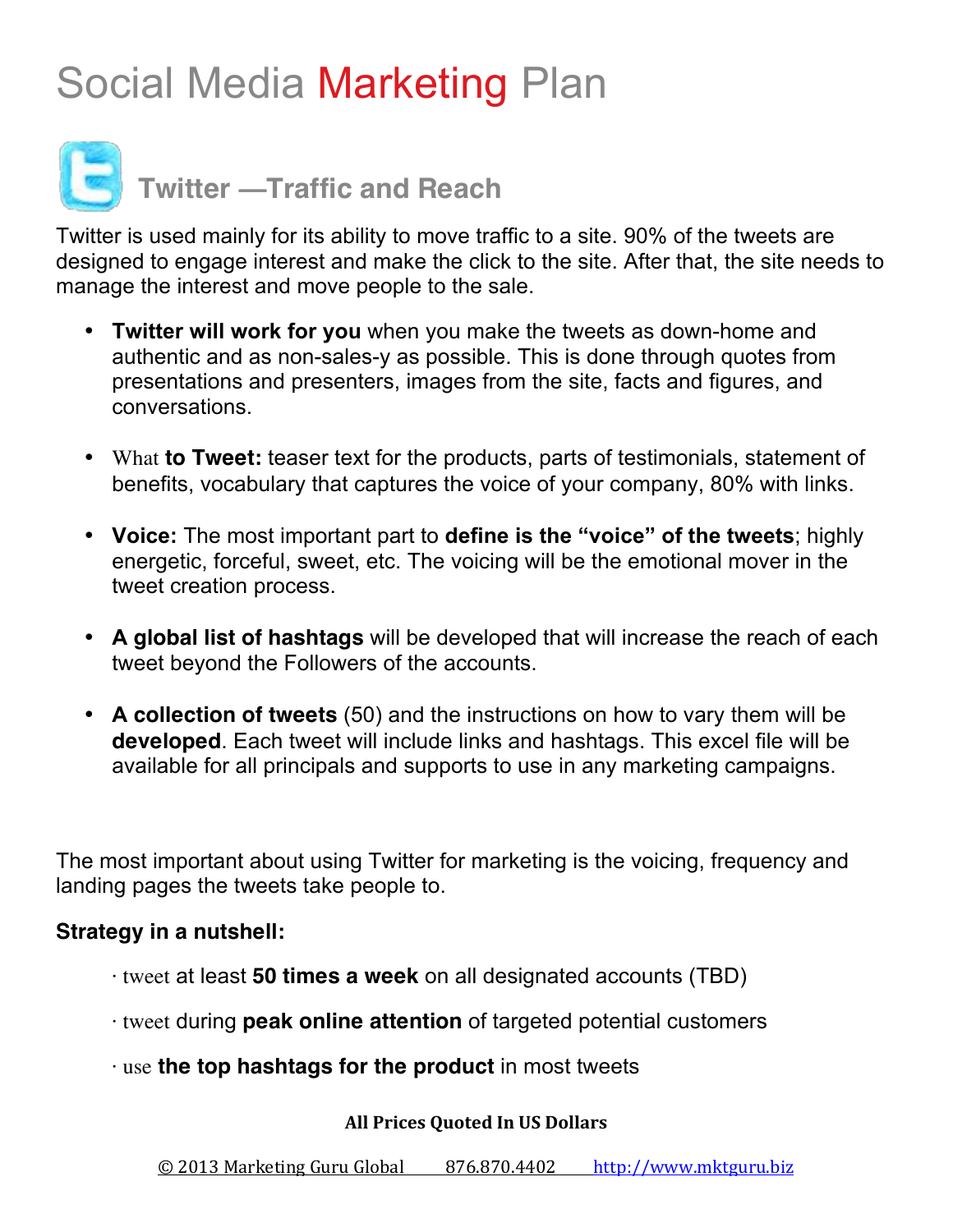

Facebook can be an amazing space; if you have a clear idea of what brings people together, what people love to share and where you want them to go and how to get them there.

**What brings people together:** common pain, common solutions, sense of shared traits, common purpose.

**What people love to share:** beautiful images, quotes, human faces, funny text/images/stories, powerful statements by celebrities, offers and discounts.

**Where do you want them to go:** always take them to a place that solves their problem, sales page, video page.

- **Promoted Posts** will be very important to use, but the number of Page likes will need to be increased to at least 200 in order to use that service. I can **develop several posts that would be perfect for Promoted Posts. These can be posted and used anytime.**
- Posting at least twice a day is suggested. **I can develop the posts and schedule them to post at high traffic times on Facebook.**
- **Facebook ads** that are **targeted to a targeted audience** would be great, if the budget allows. **I can create and manage an ad campaign for you.**  The costs of the ads are not part of the fee for creating the marketing plan, but **managing** a campaign is included.

**Strategy in a nutshell:** The focus of this phase is to **expand your target market** on Facebook using a **re-occurring contest** strategy. These contests can be targeted to your top target locations or demographics. This process will give you more Page Likes and more engagement on the Page and **more traffic to your website.**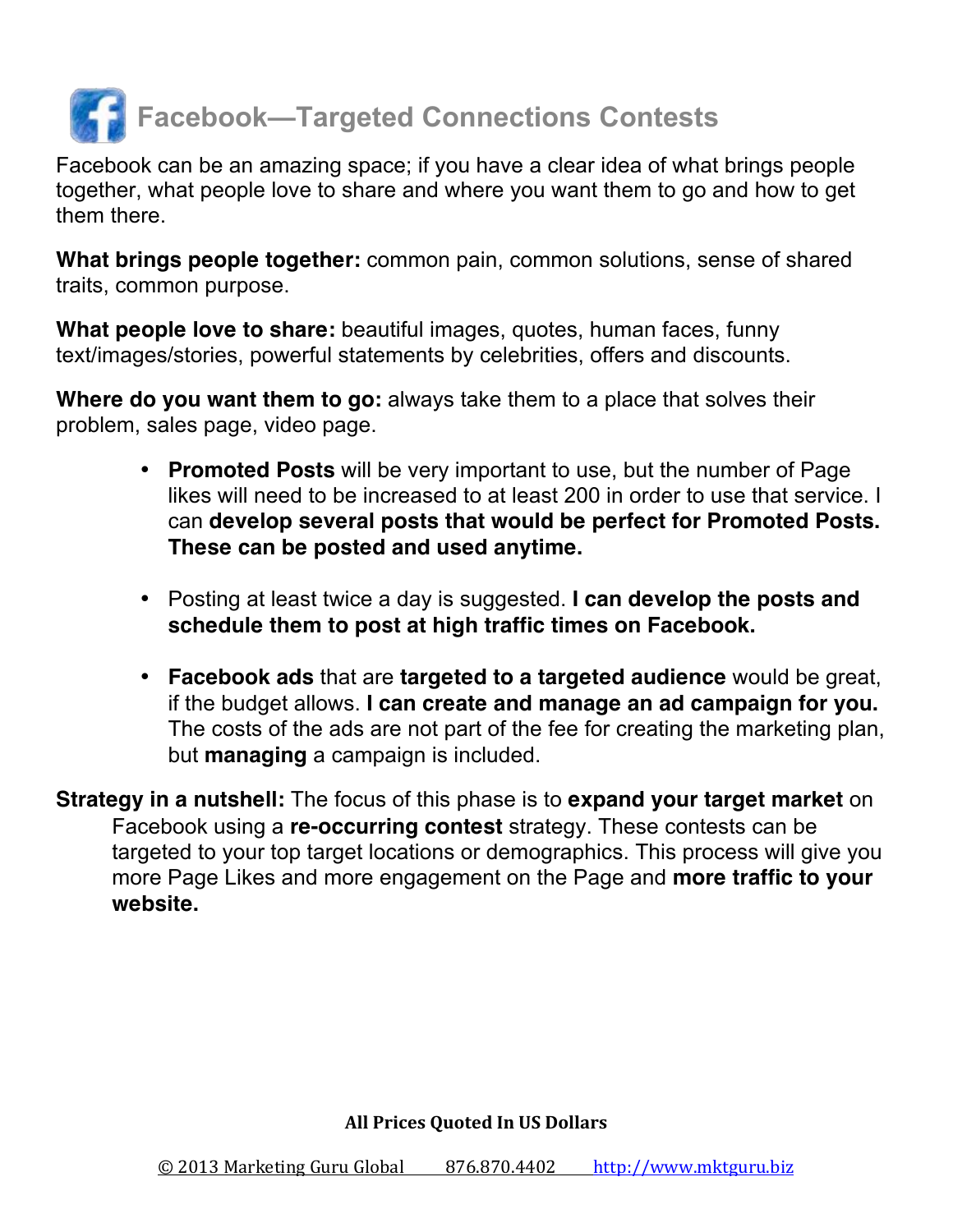

The main reason you want to be on YouTube is the SEO benefit. Several videos need to be developed to use all the targeted keywords you want to own for this program. These videos do not need to be on-camera interviews. The videos can be presentations, ads, testimonials with static images etc.

YouTube can be an amazing space if you provide an **entertaining, professional and highly optimized video channel.**

**Entertaining:** Please make sure there is an element of entertainment woven into every video you create.

**Professional:** Your Channel needs to be beautiful and match the quality of your website. You will need to put some attention on the social aspect to really gain the most from this social site.

## **Strategy in a nutshell:**

•The focus of this phase is to **use the second largest search engine to expand your target market** and bring them directly to your website.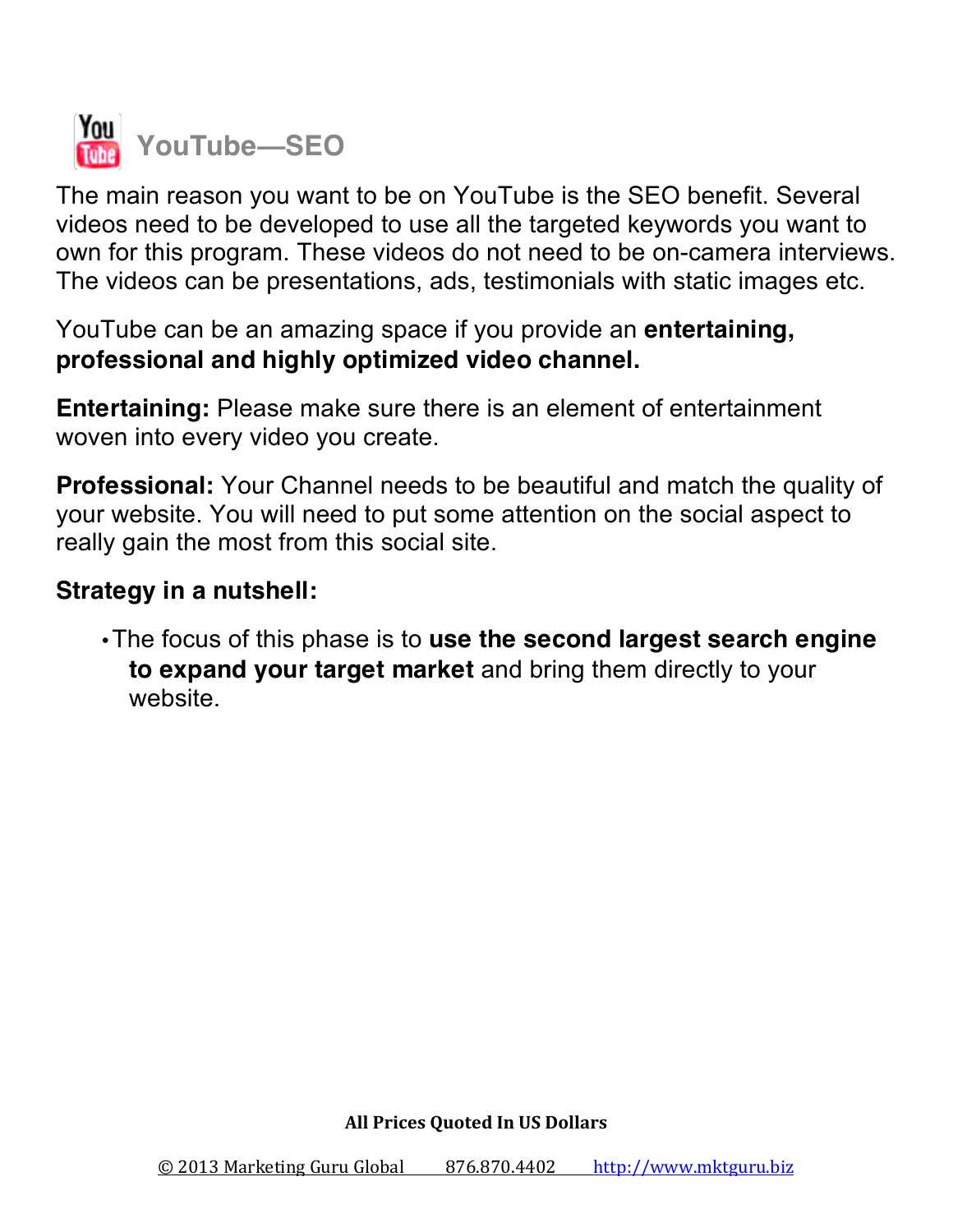

# **Social Media Managing**

The following tasks are organized by social platform.

There are **two sections for each social site:**

**v** Social Account **Creation and Design** 

**v** Social Media **Managing** 

If you **already have** the creation and design completed for a social site, just look at the managing part for that social platform.

You can mix and match just the services you need for your project.

**All Prices Quoted In US Dollars** 

© 2013 Marketing Guru Global 876.870.4402 http://www.mktguru.biz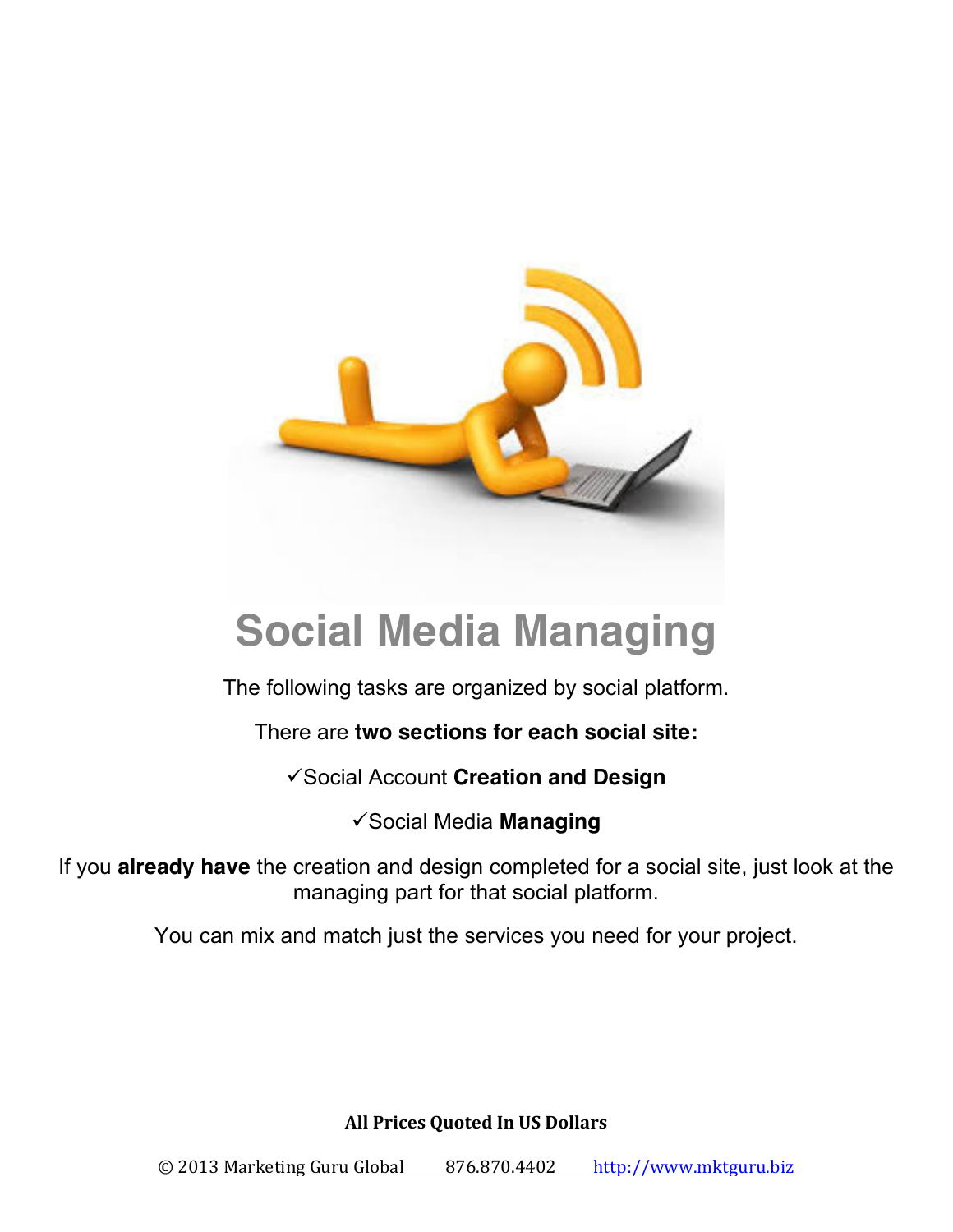

### **Facebook Business Page Creation \$400 (One-Time Fee)**

ü **5 Cover images** developed **with your existing** images and agreed upon text. These will be rotated once a month or agreed upon schedule

ü **All settings adjusted, Admins connected, username created** 

ü **Instructions developed to be sent out in all your marketing tracks to garner new Page Likes** (newsletter text, newspaper ads, radio text)

### **Facebook Monthly Marketing Tasks \$400/Month (On-Going)**

ü **3 Linked Facebook posts** (image + text + link) per week, M-W-F, to the Page. These are posts that have already been created on a blog or website. If you need Content creation, please discuss this with me.

 $\checkmark$  2 simple posts a week. Tuesday and Thursday, to the Page. These are simple questions and fill-in-the-blank types of posts

 $\checkmark$  **Monitoring** conversations, deleting spam, and postings replies on the Page

ü **Interacting with other targeted Pages** as your Page for increased visibility and Facebook Page growth once a week. A list of these Pages, or a keyword to find them in search is needed for this task.

ü **Optional:** Running one Facebook Ad campaign per month for more aggressive Facebook Page growth. Monitoring the ad campaign to ensure the cheapest price per click and delivering a monthly report on the stats. You can decide on a daily budget and the cost would go on your credit card.

 $\checkmark$  **Change cover image** once a month or agreed upon schedule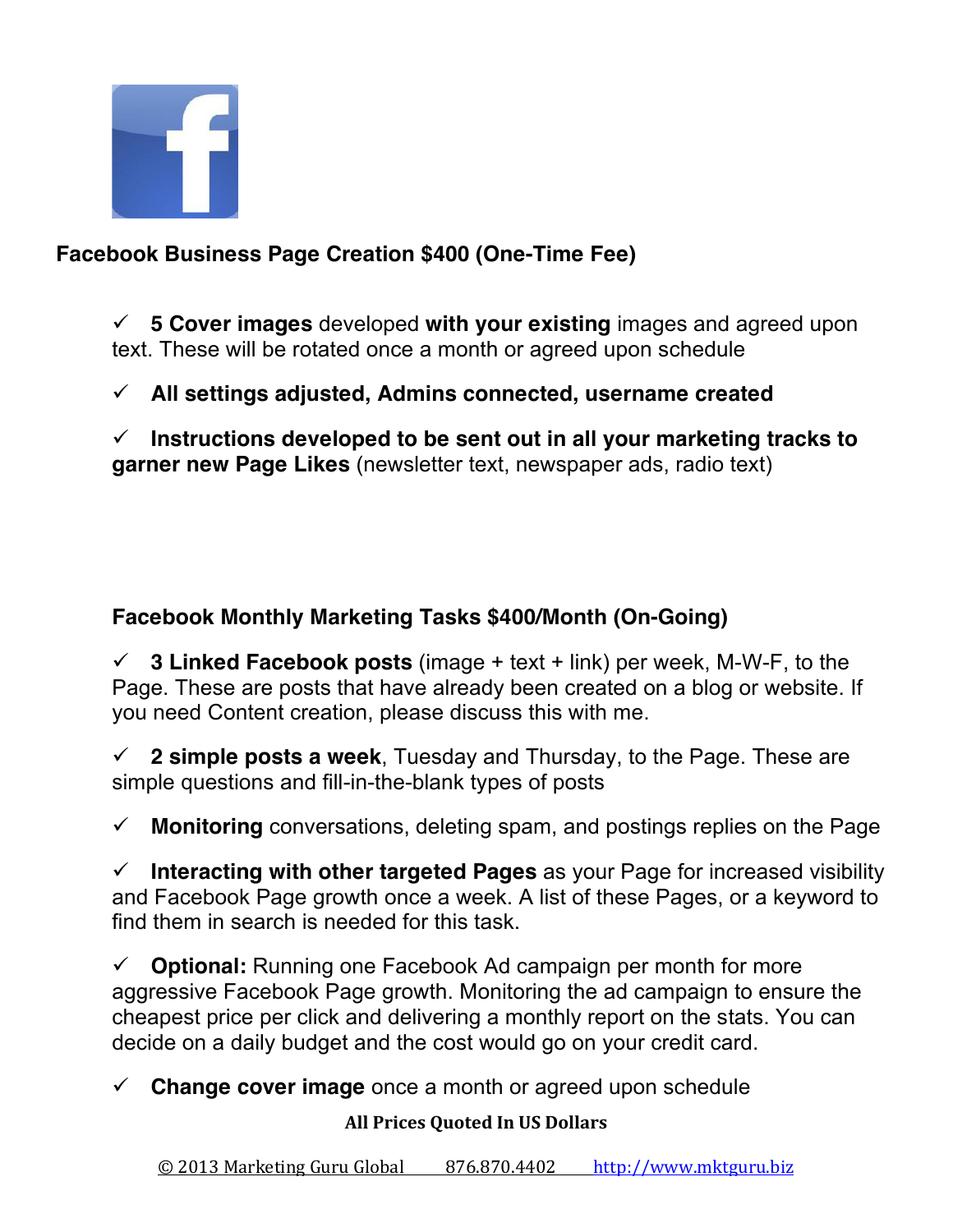

## **Twitter Account Creation \$300/per account (One-Time Fee)**

- $\checkmark$  Open account(s) with **agreed upon username and full name**
- ü 160 character **bio developed with keywords** and extra URLs
- $\checkmark$  Photo uploaded, background image uploaded
- $\checkmark$  **Optional:** If you need a background image created  $\text{\textsterling}5125$
- ü **Follow up to 200 people on your behalf by keyword and/or location**

ü **Create three Twitter Lists** to organize the people and brands you Follow and for the extra reach and marketing juice

ü **Research and suggest 10 hashtags** for marketing based on your business niche

#### **Twitter Monthly Marketing Tasks \$300/Month (On-Going)**

ü Facebook Page posts **auto-post to designated Twitter accounts** 

ü **Manually following other targeted tweeters** to grow your following. Following a minimum of 50 new people per week targeted by keyword

- ü **10 tweets/day**
- ü **Actively Re-tweeting and commenting on your behalf**
- ü **Actively using the designated hashtags**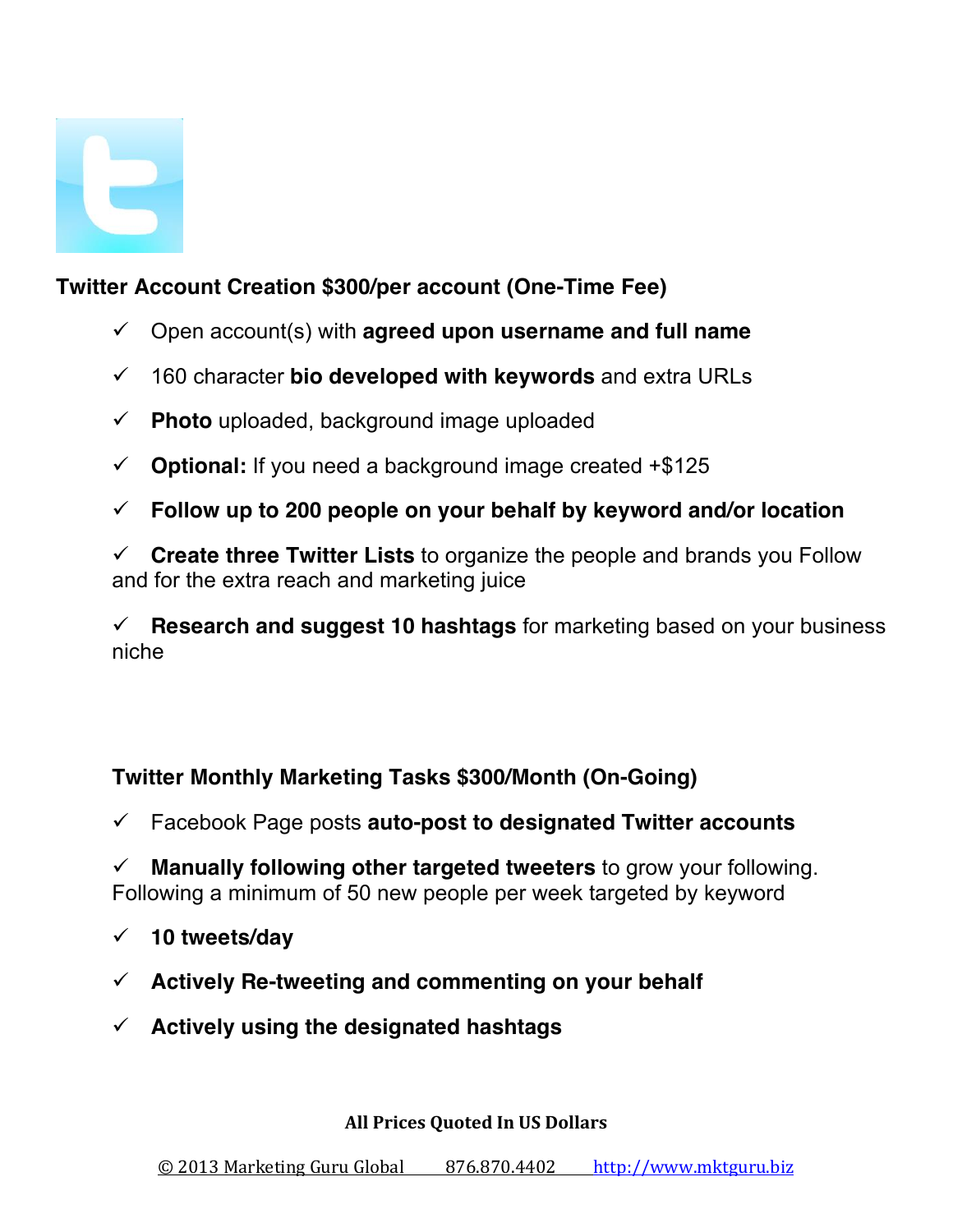

# **YouTube Channel Creation \$300 (One-Time Fee)**

- ü **Creating or using an existing Gmail account** to open new YouTube Channel
- $\checkmark$  **Design the Channel**; format, description, background image upload
- $\checkmark$  Optional: If you need a background image create +\$100

#### **YouTube Monthly Marketing Tasks \$300 (On-Going)**

- $\checkmark$  Uploading and optimizing YouTube videos with keywords, titles, and descriptions to be found and drive traffic
- $\checkmark$  **Managing YouTube comments** by answering posts and removing spam as needed
- ü **Adding your created videos to designated playlists**
- ü **Adding other channels videos to designated playlists**